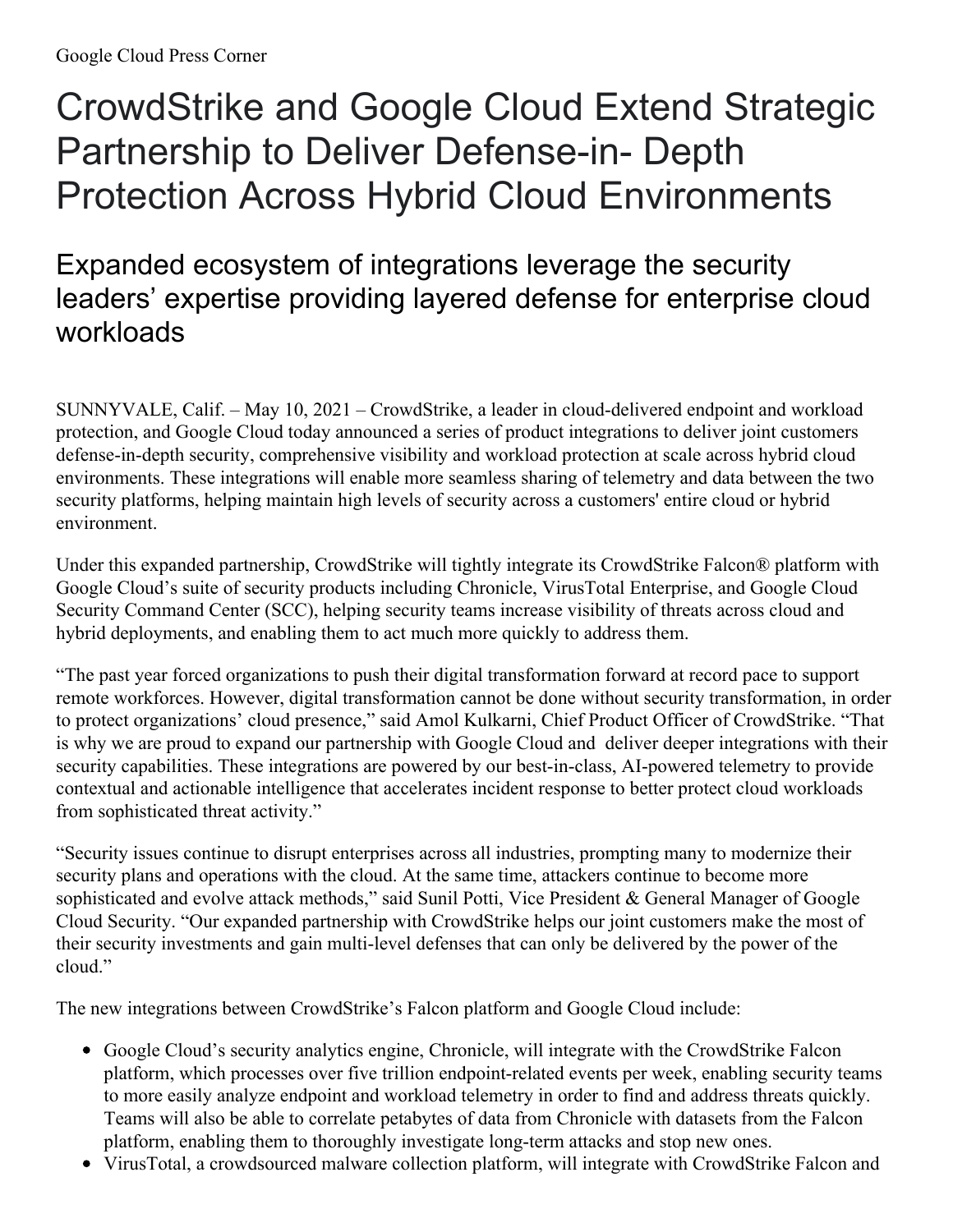is planned to be available via the [CrowdStrike](http://provinggrounds.cs.sys/endpoint-security-products/crowdstrike-store/) Store, allowing cybersecurity teams to quickly search for and identify files or URLs that are relevant to an investigation, and uncover previously unknown threats. Integrating VirusTotal with the Falcon platform will also enable customers to more effectively track adversaries and generate detection rules that can eliminate blind spots in their cloud and hybrid infrastructure.

- Google Cloud's SCC will aggregate alerts and events from the CrowdStrike Falcon platform, which helps provide a single comprehensive view of security and compliance across a customers' cloud environment. This unified management console makes it much easier for security teams to maintain visibility and control over their environment and to more quickly prioritize violations and investigate alerts.
- Google Cloud's BeyondCorp Enterprise and Google Workspace will also integrate with Falcon Zero Trust Assessment (ZTA) to allow joint customers to create and enforce granular access policies to applications using CrowdStrike's unique risk signals, strengthening zero trust initiatives. In addition, CrowdStrike will offer integrations with Google Cloud's Security Agent [Deployment](https://cloud.google.com/marketplace/docs/deploy-security-software-agents) taking advantage of the Operating System [Configuration](https://cloud.google.com/compute/docs/os-config-management) Management for automated and scalable sensor deployment.

For more information on the expanded partnership and product integrations, as well as other security solutions offered by [CrowdStrike](https://cloud.google.com/press-releases) and Google Cloud, please visit the [CrowdStrike](https://www.crowdstrike.com/blog/) blog and the Google Cloud newsroom.

#### **Additional resources**

- [Delivering](https://cloud.google.com/blog/products/identity-security/delivering-the-industrys-most-trusted-cloud) the industry's most Trusted Cloud
- [BeyondCorp](https://cloud.google.com/blog/products/identity-security/introducing-beyondcorp-enterprise) Enterprise: Introducing a safer era of computing
- BBVA and Google Cloud Form Strategic [Partnership](https://cloud.google.com/press-releases/2021/0223/bbva-google-cloud) to Drive Security Innovation in Financial **Services**

### **About Google Cloud**

Google Cloud accelerates organizations' ability to digitally transform their business with the best infrastructure, platform, industry solutions and expertise. We deliver enterprise-grade cloud solutions that leverage Google's cutting-edge technology to help companies operate more efficiently and adapt to changing needs, giving customers a foundation for the future. Customers in more than 200 countries and territories turn to Google Cloud as their trusted partner to solve their most critical business problem.

### **Forward-Looking Statements**

This press release contains forward-looking statements that involve risks and uncertainties, including statements regarding benefits customers may experience as a result of integrations with the CrowdStrike Falcon platform. There are a significant number of factors that could cause actual results to differ materially from statements made in this press release.

You should not rely on these forward-looking statements, as actual outcomes and results may differ materially from those anticipated or implied by these forward-looking statements as a result of such risks and uncertainties. All forward-looking statements in this press release are based on information available to us as of the date hereof, and we do not assume any obligation to update the forward-looking statements provided to reflect events that occur or circumstances that exist after the date on which they were made.